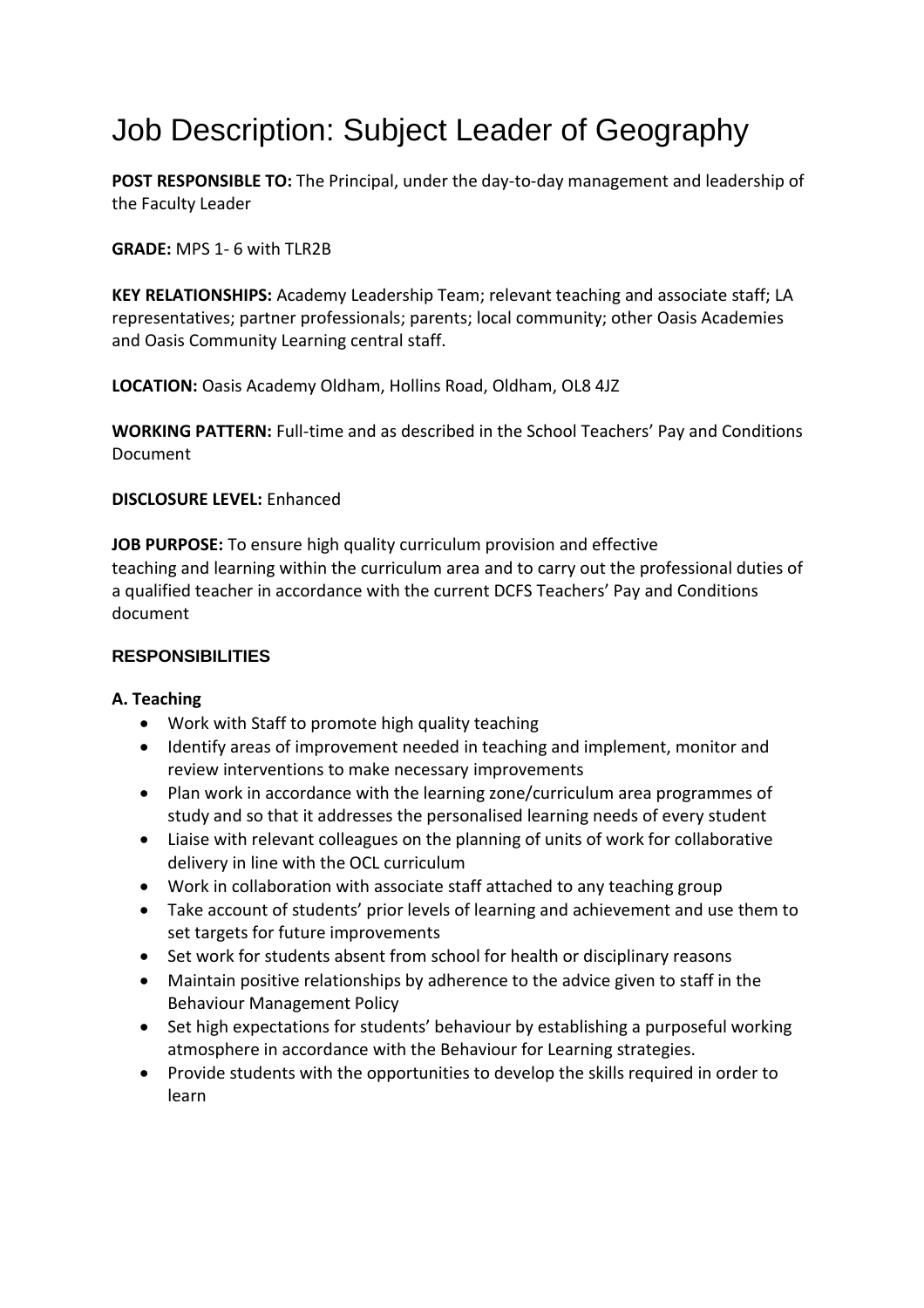## **B. Assessment, recording and reporting**

- Maintain notes and plans of lessons undertaken and records of students' work in line with the Academy's Teaching and Learning policy.
- Mark, monitor and return work within a reasonable and agreed time span, as determined by the Academy or learning zone, providing constructive oral and written feedback and clear targets for future learning as appropriate.
- Complete student records of achievement in line with policy and as specified in the published calendar.
- Attend the appropriate Parents' Evenings to keep parents informed about the progress of their child.
- Be familiar with the code of practice for identification and assessment for Special Educational Needs and keep appropriate records and personalised learning plans.

## **C. Care and guidance**

- Undertake responsibility for a tutor group or for any other arrangement for the care and guidance of students as is required by the Academy, including tutor, student, interviews and coaching and mentoring
- Be the first point of contact for parents
- Monitor (and set targets for) the social, personal, academic and vocational progress of individuals in their designated group
- Be prepared to undertake responsibility as required for the delivery of the PSHCE programme
- Promote good attendance and monitor in accordance with the Academy's attendance policy.

## **D. Professional standards**

- Support the ethos, vision, principles and values of the Academy
- Treat colleagues, students and all members of the community, with respect and consideration
- Treat all students fairly, consistently and without prejudice
- Set a good example to students in terms of appropriate dress, standards of punctuality and attendance.
- Support the aims of the Academy through attendance at and participation in events such as open evenings, option evenings and the like.(as appropriate to responsibilities).
- Support the ethos of the Academy by upholding the code of conduct, uniform rules, etc
- Take responsibility for own professional development and participate in arrangements as adopted by the Academy for the assessment of his/her performance and that of other teachers
- Reflect on own practice as well as the practices of the Academy with the aim of improving all that we do and achieving excellence
- Read and adhere to the various policies of the Academy and implement Academy improvement plans
- Participate in the development and management of the Academy by attending various team and staff meetings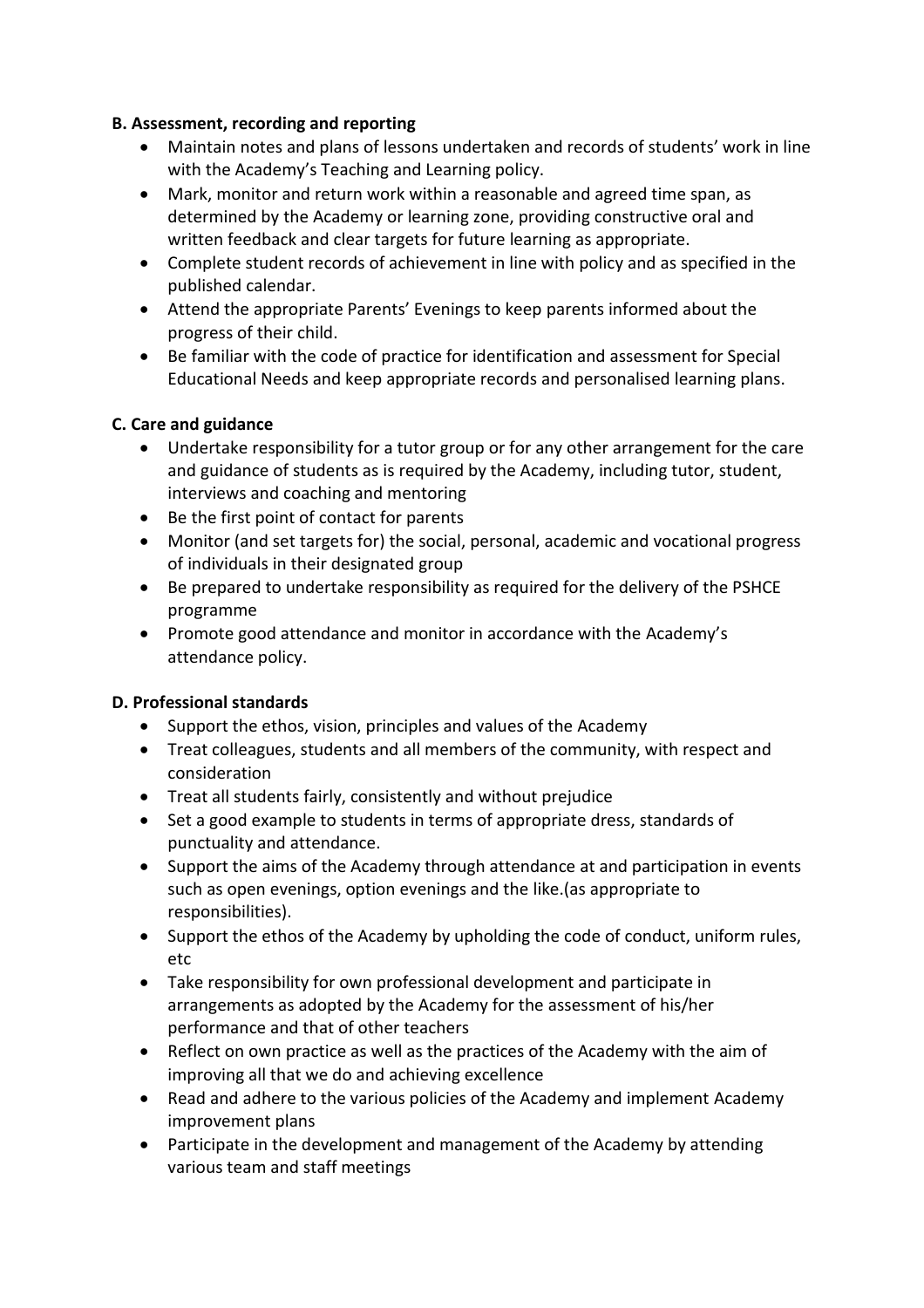- Undertake duties as prescribed within the Academy's policies
- Ensure that all deadlines are met as published in the school calendar
- Undertake professional duties that may be reasonably assigned to them by the principal
- Be proactive and take responsibility for matters relating to health and safety
- Promote lifelong learning and promote enrichment and extension activities as part of the Academy's community hub

## **E. Knowledge and understanding**

- A clear and well thought out understanding of current educational issues, theory and practice
- Have a detailed knowledge of the relevant aspects of the National Curriculum and other statutory requirements
- Have a secure knowledge and understanding of their specialised subject(s) equating to degree level, including the subject knowledge.
- Understand progression in their specialised subject(s).
- Cope securely with subject-related questions which students raise and know about students' common misconceptions and mistakes as related to their specialised subject.

#### **F. Planning and setting expectations**

- Identify clear teaching and learning objectives, content, lesson structure and sequences appropriate to the subject matter and the subject being taught.
- Set appropriate and demanding expectations for students learning and motivation.
- Set clear targets for students learning building on prior attainment.
- Identify students who have Special Educational Needs, and speak English as a second language and know where to get help in order to give positive and targeted support. Implement and keep records on personalised learning needs.

#### **G. Teaching and managing students' learning**

- Ensure effective teaching of whole classroom, groups and individuals so that learning objectives are met, momentum, pace and challenge are maintained and the best use is made of learning time.
- Use teaching methods which keep students engaged, including stimulating students' intellectual curiosity, effective questioning and response, with clear presentation and good use of resources.
- Set high expectation for students' behaviour establishing a good standard of discipline through well focused teaching and through positive and productive relationships.

#### **H. Assessment and evaluation**

- Assess how well learning objectives have been achieved and use this assessment to establish future learning objectives.
- Mark and monitor students' classwork and homework providing constructive oral and written feedback, setting targets for students; progress.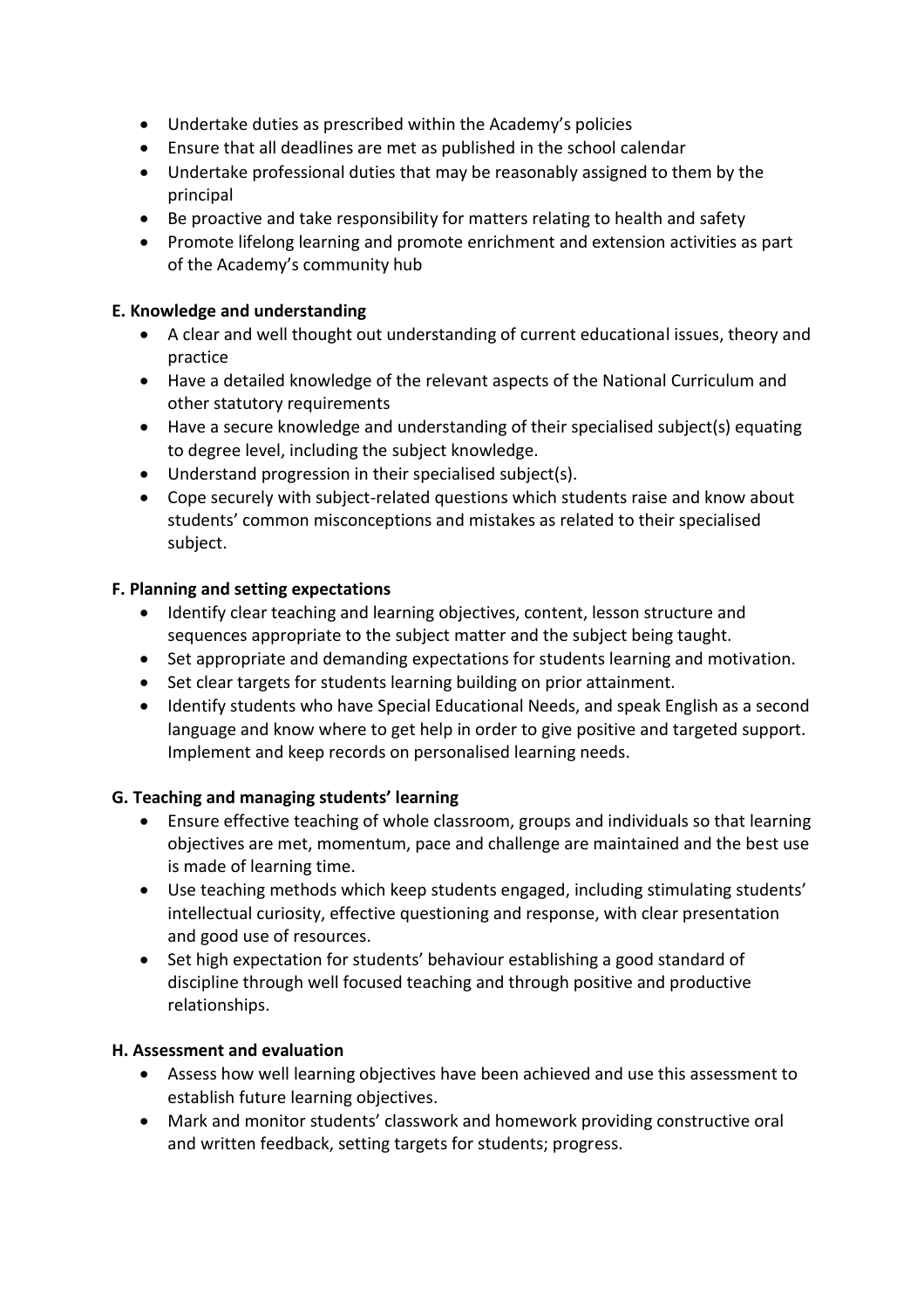• When applicable, understand the demands expected of students in relation to Key Stage 3 and Key Stage 4 courses as well as post 16.

#### **I.Student achievement**

• Secure progress towards student targets. Reward achievement using the guidance from the Academy

## **J. Relationships with parents and the wider community**

- Know how to prepare and present informative reports to parents.
- Recognise that learning takes place outside the Academy context and provide opportunities to develop students' understanding by relating their understanding to real and work related examples.
- Understanding the need to liaise with partner professionals responsible for students' welfare, care and guidance.

#### **K. Managing own performance and professional development**

- Understand the need to take responsibility for their own professional development and keep up to date with research and developments in pedagogy and in the subjects that they teach
- Understand the professional responsibilities in relation the Academy policies and practices.
- Set a good example to the students in their presentation and in their personal conduct
- Evaluate their own teaching critically and use this to improve their effectiveness.

#### **L. Managing and developing staff and other adults**

• Establish effective working relationships with professional colleagues including, where applicable, associate staff and colleagues from the Oasis learning Community Family

#### **M. Managing resources**

• Select and make good use of resources

## **N. Safeguarding Children**

• Oasis Community Learning is committed to safeguarding and promoting the welfare of children and young people. We expect all staff to share this commitment and to undergo appropriate checks, including enhanced DBS checks.

## **O. Other Duties**

- The post holder will be subject to performance objectives agreed annually.
- The person undertaking this role is expected to work within the policies, ethos and aims of the Academy and to carry out such other duties as may reasonably be assigned by the Principal.
- To take on any whole school initiative or responsibility that the Principal may direct.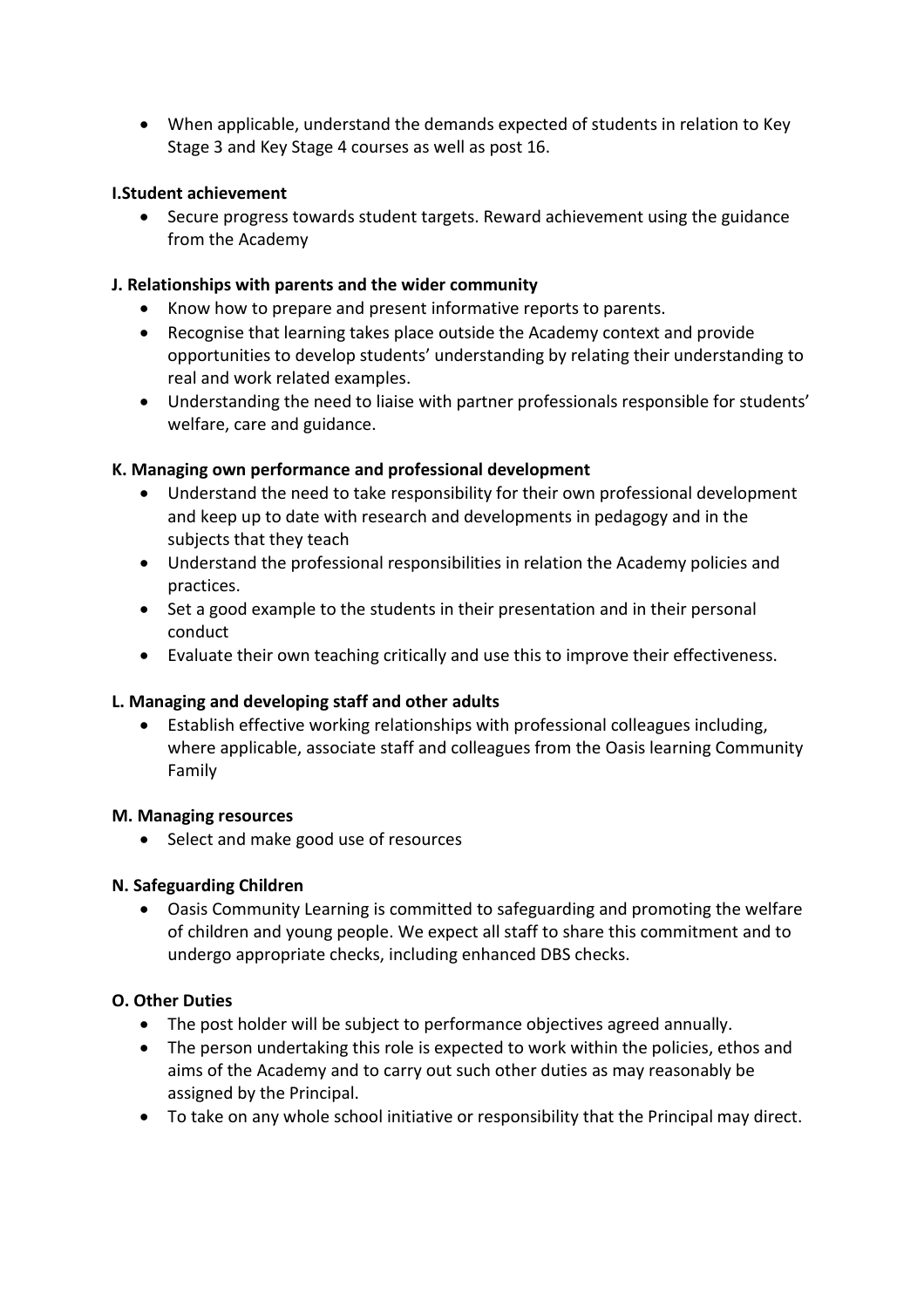- All teachers take an active role in the Academy's care and guidance of students and may be expected to fulfil the role of form tutor or similar role as determined by the Academy.
- All teachers actively support and contribute, as required, to the Academy's programme for Initial Teacher education trainees.

The above responsibilities are subject to the general duties and responsibilities contained in the Statement of Conditions of Employment.

The duties of this post may vary from time to time without changing the general character of the post or level of responsibility entailed

## Teacher Person Specification

## **Our Purpose**

Oasis Academies exists to provide a rich and balanced educational environment which caters for the whole person - academically, vocationally, socially, morally, spiritually, physically, emotionally and environmentally. Our task is to serve our students as well as to provide a learning hub for the entire community. In this way we will raise aspirations, unlock potential and work to achieve excellence through encouraging a 'can do' culture which nurtures confident and competent people.

|                                               | <b>Essential</b>                                                                                                                                                                                                                                                                                                  | <b>Desirable</b> |
|-----------------------------------------------|-------------------------------------------------------------------------------------------------------------------------------------------------------------------------------------------------------------------------------------------------------------------------------------------------------------------|------------------|
|                                               | <b>Qualifications • Qualified Teacher Status</b>                                                                                                                                                                                                                                                                  | • Degree         |
| Experience,<br><b>Skills and</b><br>knowledge | Excellent written and communication<br>skills, including appropriate ICT skills<br>A secure knowledge of the<br>importance of data as a means both<br>to measure and to extend progress<br>• A high level of organisational skills<br>The ability to create a stimulating<br>visual environment in the classroom. |                  |
| <b>Personal</b><br><b>Qualities</b>           | Commitment to safeguarding and<br>promoting the welfare of children<br>and young people.<br>Willingness to undergo appropriate<br>checks, including enhanced DBS<br>checks.                                                                                                                                       |                  |